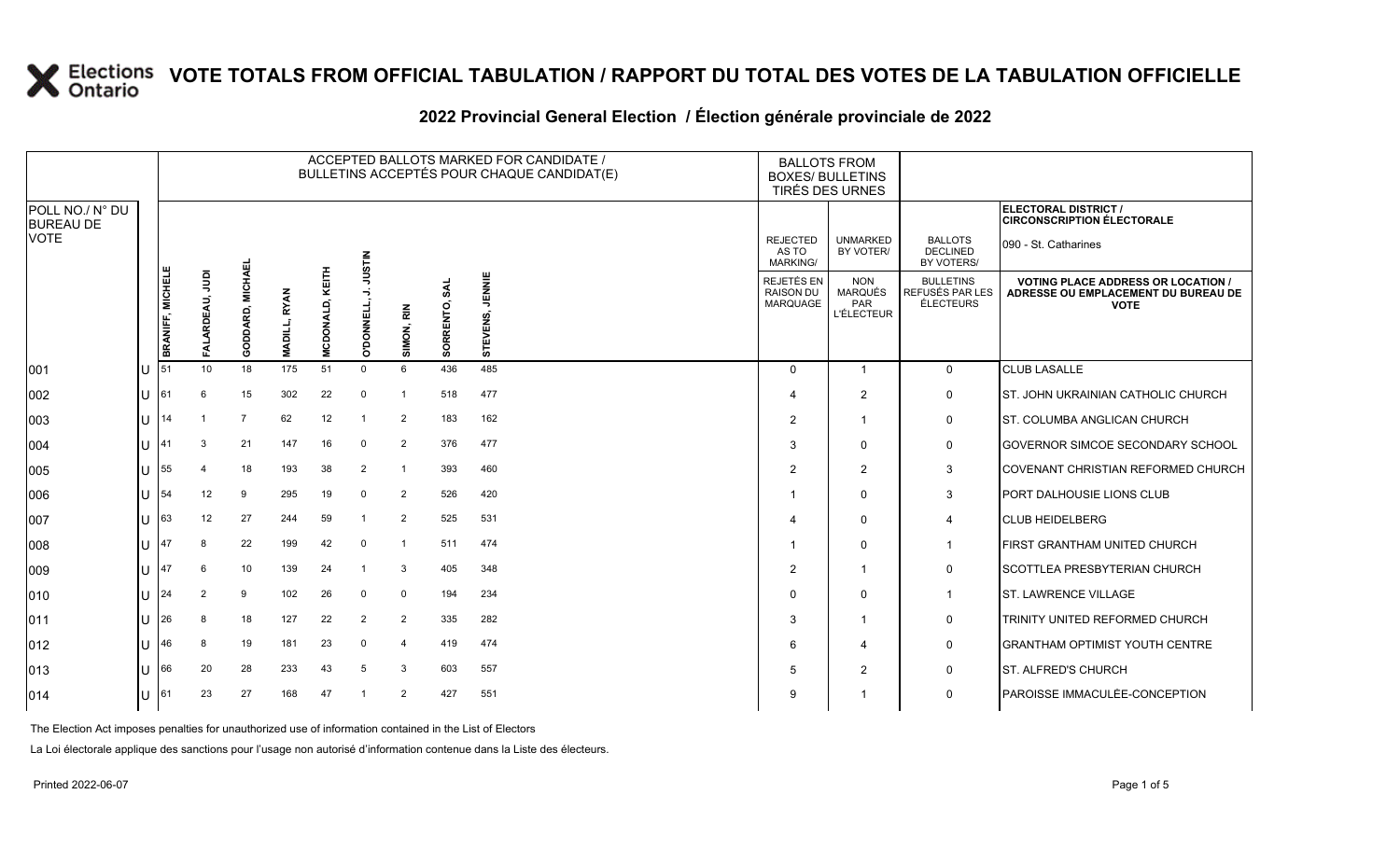### **2022 Provincial General Election / Élection générale provinciale de 2022**

|                                     |    | ACCEPTED BALLOTS MARKED FOR CANDIDATE /<br>BULLETINS ACCEPTÉS POUR CHAQUE CANDIDAT(E) |                        |                  |                     |                            |                |                |                         |                         |  | <b>BALLOTS FROM</b><br><b>BOXES/ BULLETINS</b> | TIRÉS DES URNES                                          |                                                         |                                                                                                 |
|-------------------------------------|----|---------------------------------------------------------------------------------------|------------------------|------------------|---------------------|----------------------------|----------------|----------------|-------------------------|-------------------------|--|------------------------------------------------|----------------------------------------------------------|---------------------------------------------------------|-------------------------------------------------------------------------------------------------|
| POLL NO./ N° DU<br><b>BUREAU DE</b> |    |                                                                                       |                        |                  |                     |                            |                |                |                         |                         |  |                                                |                                                          |                                                         | ELECTORAL DISTRICT /<br><b>CIRCONSCRIPTION ÉLECTORALE</b>                                       |
| <b>VOTE</b>                         |    |                                                                                       |                        |                  |                     |                            | <b>NILSIN</b>  |                |                         |                         |  | <b>REJECTED</b><br>AS TO<br><b>MARKING/</b>    | <b>UNMARKED</b><br>BY VOTER/                             | <b>BALLOTS</b><br><b>DECLINED</b><br>BY VOTERS/         | 090 - St. Catharines                                                                            |
|                                     |    | BRANIFF, MICHELE                                                                      | ğ<br>EAU,<br>ARDI<br>Ā | GODDARD, MICHAEL | <b>MADILL, RYAN</b> | D, KEITH<br><b>MCDONAL</b> | DONNELL,<br>ö  | SIMON, RIN     | <b>SAL</b><br>SORRENTO, | JENNIE<br>ENS,<br>STEVE |  | REJETÉS EN<br><b>RAISON DU</b><br>MARQUAGE     | <b>NON</b><br><b>MARQUÉS</b><br>PAR<br><b>L'ÉLECTEUR</b> | <b>BULLETINS</b><br>REFUSÉS PAR LES<br><b>ÉLECTEURS</b> | <b>VOTING PLACE ADDRESS OR LOCATION /</b><br>ADRESSE OU EMPLACEMENT DU BUREAU DE<br><b>VOTE</b> |
| 015                                 | IU | 21                                                                                    | 5                      | 24               | 104                 | 28                         | -1             | 3              | 298                     | 348                     |  | 3                                              | $\overline{1}$                                           | $\mathbf{1}$                                            | E.I. MCCULLEY ELEMENTARY SCHOOL                                                                 |
| 016                                 | lU | 35                                                                                    | 17                     | 12               | 224                 | 31                         | $\Omega$       | $\overline{1}$ | 411                     | 305                     |  |                                                | $\overline{1}$                                           | 0                                                       | ST. TERESA OF CALCUTTA C.E.S.                                                                   |
| 017                                 | lθ | 27                                                                                    | 12                     | 11               | 72                  | 33                         |                | -1             | 195                     | 274                     |  |                                                | $\overline{1}$                                           | 0                                                       | <b>HOLIDAY INN &amp; SUITES</b>                                                                 |
| 018                                 | Ш  | 55                                                                                    | 10                     | 18               | 129                 | 32                         |                | 5              | 314                     | 662                     |  | 3                                              | $\overline{2}$                                           | $\overline{1}$                                          | <b>RUSSELL AVENUE COMMUNITY CENTRE</b>                                                          |
| 019                                 | ΙU | 28                                                                                    | 3                      | 10               | 57                  | 16                         | $\overline{2}$ | 3              | 121                     | 237                     |  | $\overline{2}$                                 | $\mathbf 0$                                              | $\overline{4}$                                          | <b>DUNLOP DRIVE SENIOR CENTRE</b>                                                               |
| 020                                 | lu | 57                                                                                    | 21                     | 26               | 115                 | 44                         | $\overline{2}$ | 5              | 265                     | 484                     |  |                                                | $\overline{4}$                                           | $\mathbf{1}$                                            | ST. BARNABAS ANGLICAN CHURCH                                                                    |
| 021                                 | ΙU | 47                                                                                    | 11                     | 13               | 122                 | 38                         | $\Omega$       | 9              | 294                     | 381                     |  | 5                                              | $\overline{2}$                                           | $\mathbf{1}$                                            | JEANNE SAUVÉ FRENCH IMMERSION P.S.                                                              |
| 022                                 | ΠT | 45                                                                                    | 8                      | 20               | 149                 | 26                         |                | 5              | 271                     | 303                     |  | 3                                              | $\overline{2}$                                           | 0                                                       | <b>ARMENIAN COMMUNITY CENTRE</b>                                                                |
| 023                                 | IП | 58                                                                                    | 11                     | 17               | 137                 | 20                         | $\Omega$       | 8              | 214                     | 544                     |  | 2                                              | $\overline{2}$                                           | $\overline{1}$                                          | <b>ST. CATHARINES PUBLIC LIBRARY</b>                                                            |
| 024                                 | IП | 29                                                                                    | 3                      | 5                | 120                 | 10                         | 0              | 0              | 163                     | 219                     |  |                                                | $\Omega$                                                 | $\mathbf{1}$                                            | ST. GEORGE & ST. MERCURIUS COPTIC<br><b>CHURCH</b>                                              |
| 025                                 | ΙU | 39                                                                                    | 13                     | 17               | 129                 | 36                         | $\overline{1}$ | 3              | 267                     | 480                     |  | 6                                              | $\overline{1}$                                           | 0                                                       | ST. CHRISTOPHER C.E.S.                                                                          |
| 026                                 | lu | 49                                                                                    | 10                     | 11               | 197                 | 18                         | $\mathbf 0$    | 2              | 347                     | 383                     |  | 5                                              | $\boldsymbol{\Delta}$                                    | 0                                                       | <b>GLENRIDGE LAWN BOWLING CLUB</b>                                                              |
| 027                                 | lθ | 31                                                                                    |                        | 8                | 103                 | 47                         | $\Omega$       | $\overline{1}$ | 317                     | 538                     |  | 3                                              | $\overline{4}$                                           | 2                                                       | MERRITTON COMMUNITY CENTRE                                                                      |
| 400                                 | IП | 4                                                                                     | $\overline{2}$         |                  | 10                  | 5                          | $\Omega$       | $\Omega$       | 20                      | 22                      |  | $\Omega$                                       | $\mathbf 0$                                              | 0                                                       | <b>BRIARWOOD APTS.</b>                                                                          |

The Election Act imposes penalties for unauthorized use of information contained in the List of Electors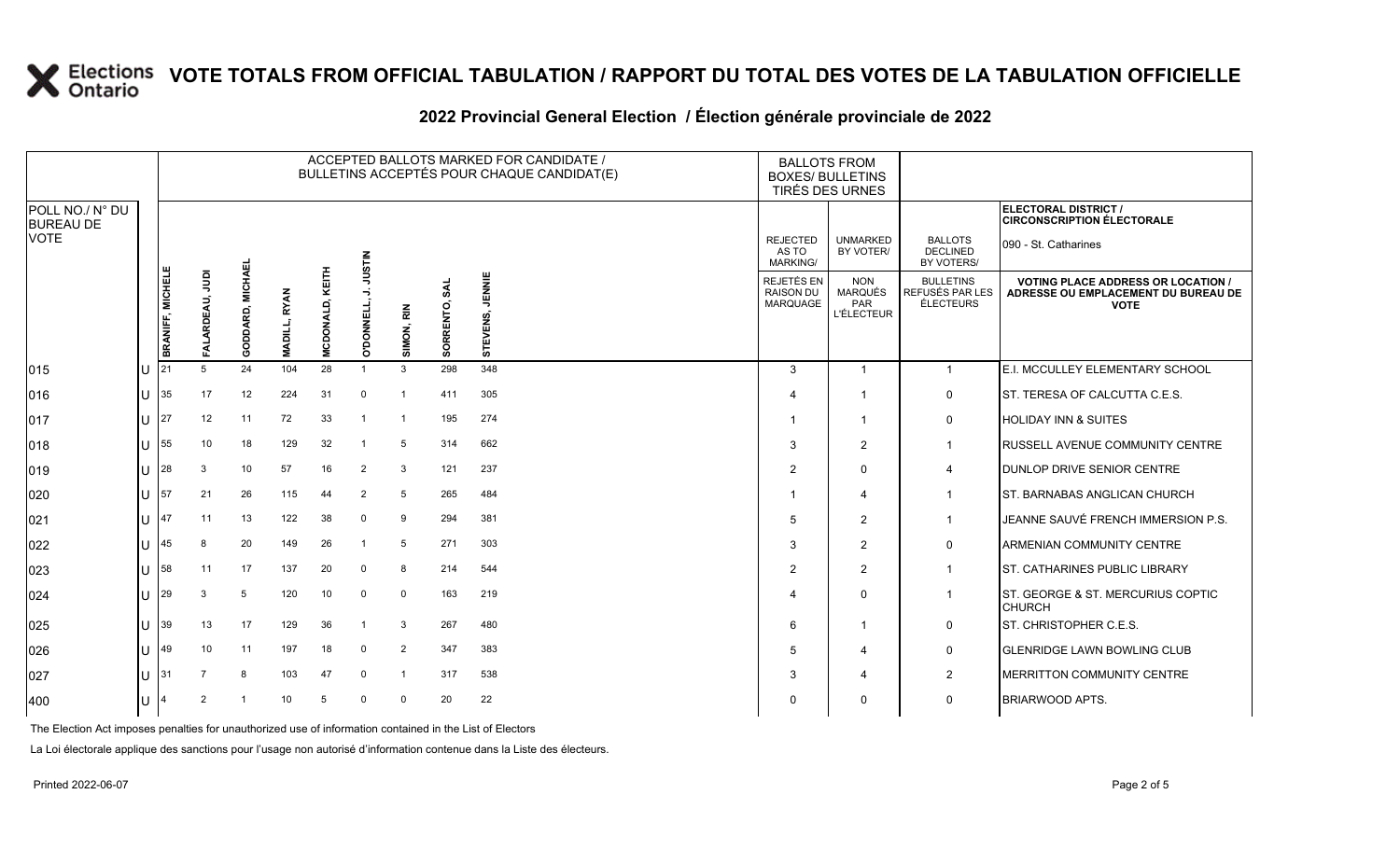### **2022 Provincial General Election / Élection générale provinciale de 2022**

|                                     |   | ACCEPTED BALLOTS MARKED FOR CANDIDATE /<br>BULLETINS ACCEPTÉS POUR CHAQUE CANDIDAT(E) |                |                  |                     |                        |                   |                |                  |                                   |  |                                             | <b>BALLOTS FROM</b><br><b>BOXES/ BULLETINS</b><br>TIRÉS DES URNES |                                                  |                                                                                                 |
|-------------------------------------|---|---------------------------------------------------------------------------------------|----------------|------------------|---------------------|------------------------|-------------------|----------------|------------------|-----------------------------------|--|---------------------------------------------|-------------------------------------------------------------------|--------------------------------------------------|-------------------------------------------------------------------------------------------------|
| POLL NO./ N° DU<br><b>BUREAU DE</b> |   |                                                                                       |                |                  |                     |                        |                   |                |                  |                                   |  |                                             |                                                                   |                                                  | ELECTORAL DISTRICT /<br><b>CIRCONSCRIPTION ÉLECTORALE</b>                                       |
| <b>VOTE</b>                         |   |                                                                                       |                |                  |                     |                        | <b>NILSIN</b>     |                |                  |                                   |  | <b>REJECTED</b><br>AS TO<br><b>MARKING/</b> | <b>UNMARKED</b><br>BY VOTER/                                      | <b>BALLOTS</b><br><b>DECLINED</b><br>BY VOTERS/  | 090 - St. Catharines                                                                            |
|                                     |   | <b>BRANIFF, MICHELE</b>                                                               | ğ<br>ARDEAU,   | GODDARD, MICHAEI | <b>MADILL, RYAN</b> | <b>MCDONALD, KEITH</b> | <b>O'DONNELL,</b> | SIMON, RIN     | SAL<br>SORRENTO, | JENNIE<br>ທົ<br><b>STEVENS</b>    |  | REJETÉS EN<br><b>RAISON DU</b><br>MARQUAGE  | <b>NON</b><br><b>MARQUÉS</b><br>PAR<br><b>L'ÉLECTEUR</b>          | <b>BULLETINS</b><br>REFUSÉS PAR LES<br>ÉLECTEURS | <b>VOTING PLACE ADDRESS OR LOCATION /</b><br>ADRESSE OU EMPLACEMENT DU BUREAU DE<br><b>VOTE</b> |
| 401                                 |   |                                                                                       |                |                  | 17                  | 3                      | $\mathbf 0$       | $\mathbf 0$    | 14               | 38                                |  | $\Omega$                                    | $\Omega$                                                          | $\mathbf 0$                                      | <b>KENWORTH ACRES</b>                                                                           |
| 402                                 | U | 16                                                                                    | 3              | $\mathbf 0$      | 23                  | $\mathbf 0$            | $\mathbf 0$       | $\overline{1}$ | 39               | 27                                |  | <sup>0</sup>                                | $\mathbf 0$                                                       | 0                                                | MEADOWVALE GREEN CONDOMINIUMS                                                                   |
| 403                                 |   |                                                                                       | <sup>0</sup>   |                  | 13                  | 3                      | $\Omega$          | $\mathbf 0$    | 24               | 32                                |  | 3                                           | $\mathbf 0$                                                       | 0                                                | <b>BROCKTON APTS.</b>                                                                           |
| 404                                 |   |                                                                                       | 5              | $\mathbf 0$      | 9                   | $\overline{2}$         | $\mathbf 0$       | $\mathbf 0$    | 5                | 28                                |  | $\Omega$                                    | $\mathbf 0$                                                       | 0                                                | 14 CENTRE STREET SENIORS' APTS.                                                                 |
| 405                                 |   |                                                                                       | 2              | 2                | 17                  | $\overline{1}$         | $\mathbf 0$       | $\mathbf 0$    | 47               | 51                                |  | $\Omega$                                    | $\mathbf 0$                                                       | 0                                                | MILL RUN CONDOMINIUMS                                                                           |
| 700                                 |   |                                                                                       | 2              | 3                | 22                  |                        | $\mathbf 0$       | $\mathbf 0$    | 36               | 43                                |  | $\Omega$                                    | $\mathbf 0$                                                       | $\mathbf 0$                                      | <b>INIAGARA INA GRAFTON GAGE VILLAGE</b>                                                        |
| 701                                 |   | 19                                                                                    | 4              | $\mathbf{3}$     | 14                  | 3                      |                   | $\mathbf 0$    | 29               | 16                                |  |                                             | 2                                                                 | 0                                                | <b>HEIDEHOF HOME FOR THE AGED</b>                                                               |
| 702                                 | Ū |                                                                                       |                |                  | 16                  | $\overline{1}$         | $\mathbf 0$       | $\mathbf 0$    | 29               | 14                                |  |                                             |                                                                   | $\mathbf 0$                                      | ROYAL HENLEY RETIREMENT COMMUNITY                                                               |
| 703                                 |   |                                                                                       |                |                  |                     |                        |                   |                |                  | COMBINED WITH 715 / COMBINÉ À 715 |  |                                             |                                                                   |                                                  |                                                                                                 |
| 704                                 |   | 15                                                                                    | $\overline{2}$ | 3                | 14                  | 3                      | $\Omega$          |                | 94               | 24                                |  |                                             | $\mathbf 1$                                                       | 0                                                | <b>RADIANT CARE TABOR MANOR</b>                                                                 |
| 705                                 |   | 12                                                                                    | 3              | $\mathbf 0$      | 21                  | 0                      | $\overline{1}$    | $\mathbf 0$    | 27               | 29                                |  | $\Omega$                                    | $\mathbf 0$                                                       | 0                                                | <b>ANCHOR POINTE</b>                                                                            |
| 706                                 |   |                                                                                       | 3              | 3                | 14                  |                        | $\Omega$          | $\mathbf 0$    | 9                | 9                                 |  | $\Omega$                                    | $\mathbf 0$                                                       | 0                                                | <b>HENLEY HOUSE</b>                                                                             |
| 707                                 |   |                                                                                       | $\overline{2}$ | 2                | 17                  | $\overline{2}$         | $\mathbf 0$       | $\overline{1}$ | 13               | 13                                |  |                                             | $\mathbf 0$                                                       | 0                                                | <b>LINHAVEN</b>                                                                                 |
| 708                                 |   |                                                                                       | $\Omega$       |                  |                     |                        |                   | $\mathbf 0$    | 9                | 10                                |  |                                             | -1                                                                | $\mathbf 0$                                      | <b>GARDEN CITY MANOR</b>                                                                        |

The Election Act imposes penalties for unauthorized use of information contained in the List of Electors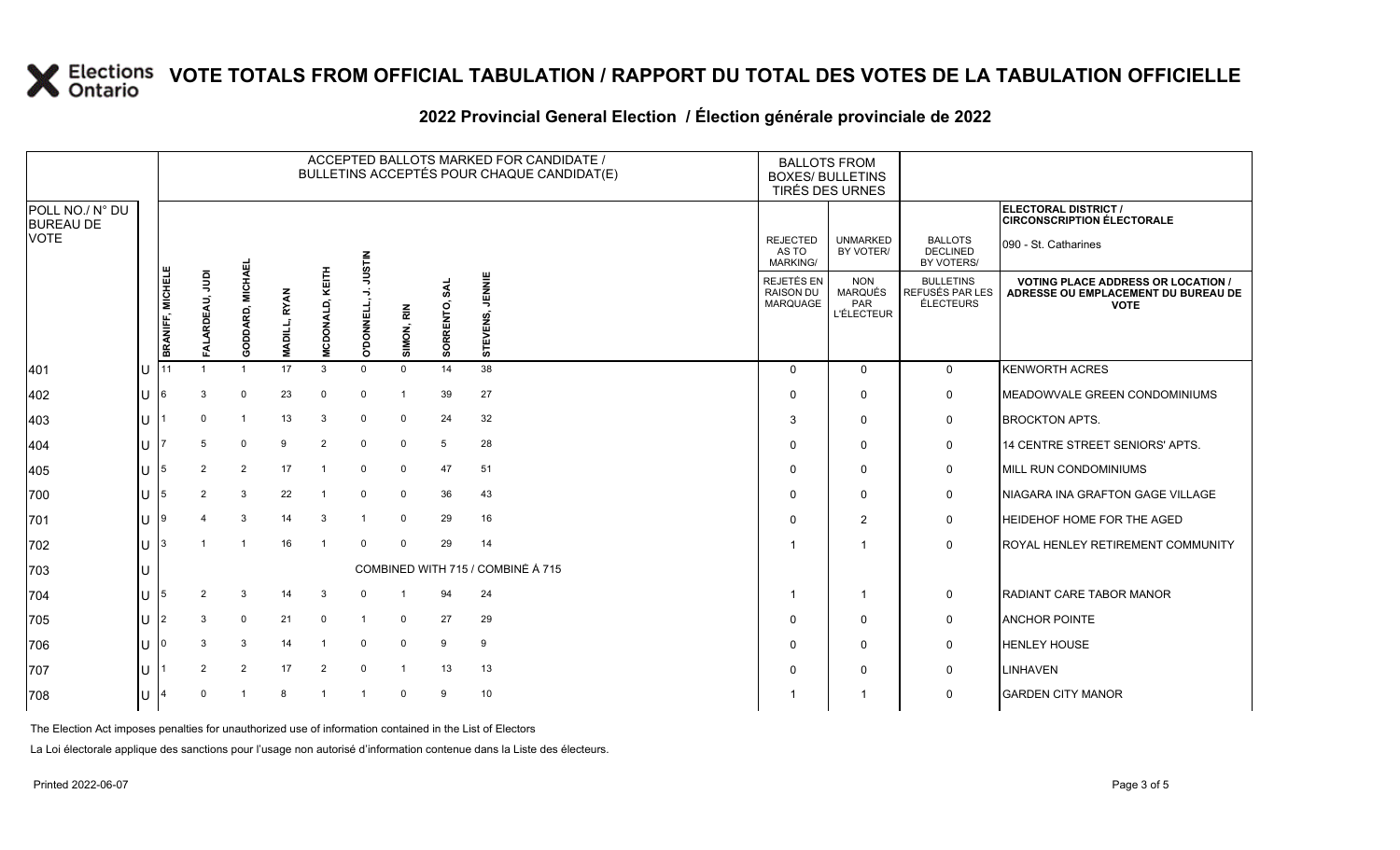### **2022 Provincial General Election / Élection générale provinciale de 2022**

|                                     | ACCEPTED BALLOTS MARKED FOR CANDIDATE /<br>BULLETINS ACCEPTÉS POUR CHAQUE CANDIDAT(E) |                      |                  |                     |                        |                     |                |                 |                                   |  |                                             | <b>BALLOTS FROM</b><br><b>BOXES/ BULLETINS</b><br>TIRÉS DES URNES |                                                         |                                                                                                 |
|-------------------------------------|---------------------------------------------------------------------------------------|----------------------|------------------|---------------------|------------------------|---------------------|----------------|-----------------|-----------------------------------|--|---------------------------------------------|-------------------------------------------------------------------|---------------------------------------------------------|-------------------------------------------------------------------------------------------------|
| POLL NO./ N° DU<br><b>BUREAU DE</b> |                                                                                       |                      |                  |                     |                        |                     |                |                 |                                   |  |                                             |                                                                   |                                                         | ELECTORAL DISTRICT /<br><b>CIRCONSCRIPTION ÉLECTORALE</b>                                       |
| <b>VOTE</b>                         |                                                                                       |                      |                  |                     |                        | NILSIN              |                |                 |                                   |  | <b>REJECTED</b><br>AS TO<br><b>MARKING/</b> | <b>UNMARKED</b><br>BY VOTER/                                      | <b>BALLOTS</b><br><b>DECLINED</b><br>BY VOTERS/         | 090 - St. Catharines                                                                            |
|                                     | <b>BRANIFF, MICHELE</b>                                                               | $\bar{e}$<br>ARDEAU, | GODDARD, MICHAEI | <b>MADILL, RYAN</b> | <b>MCDONALD, KEITH</b> | -5<br>DONNELL,<br>ō | IMON, RIN      | s٨<br>SORRENTO, | JENNIE<br>ã<br><b>STEV</b>        |  | REJETÉS EN<br><b>RAISON DU</b><br>MARQUAGE  | <b>NON</b><br>MARQUÉS<br>PAR<br><b>L'ÉLECTEUR</b>                 | <b>BULLETINS</b><br>REFUSÉS PAR LES<br><b>ÉLECTEURS</b> | <b>VOTING PLACE ADDRESS OR LOCATION /</b><br>ADRESSE OU EMPLACEMENT DU BUREAU DE<br><b>VOTE</b> |
| 709                                 |                                                                                       |                      |                  |                     |                        |                     |                |                 | COMBINED WITH 710 / COMBINÉ À 710 |  |                                             |                                                                   |                                                         |                                                                                                 |
| 710                                 |                                                                                       |                      | 2                | 26                  | $\mathbf{1}$           | $\Omega$            | $\Omega$       | 29              | 18                                |  | 2                                           | $\mathbf 0$                                                       | $\mathbf{0}$                                            | <b>ST. CATHARINES PLACE RETIREMENT RES.</b>                                                     |
| 711                                 |                                                                                       |                      |                  |                     |                        |                     |                |                 | COMBINED WITH 715 / COMBINÉ À 715 |  |                                             |                                                                   |                                                         |                                                                                                 |
| $ 712$                              |                                                                                       | 0                    | 3                | 10                  | 2                      |                     | $\mathbf 0$    | 15              | 25                                |  | $\Omega$                                    | 0                                                                 | $\mathbf 0$                                             | NIAGARA GARDENS RETIREMENT MANOR                                                                |
| 713                                 |                                                                                       |                      | 5                | 6                   | $\mathbf 0$            | $\mathbf 0$         | $\overline{1}$ | 9               | 14                                |  | $\Omega$                                    | $\mathbf 0$                                                       | $\mathsf{O}$                                            | QUEENCHESTER TERRACE RESIDENCE                                                                  |
| 714                                 |                                                                                       | 0                    | 2                | 11                  |                        | $\Omega$            | $\mathbf 0$    | 5               | 11                                |  | $\Omega$                                    | $\mathbf 0$                                                       | $\mathsf{O}$                                            | <b>THE LOYALIST</b>                                                                             |
| 715                                 |                                                                                       |                      | 3                | 8                   | 2                      | $\Omega$            | $\overline{1}$ | 23              | 21                                |  | $\Omega$                                    | $\mathbf{0}$                                                      | $\mathbf 0$                                             | <b>IMOUNT CARMEL RETIREMENT HOME</b>                                                            |
| 716                                 |                                                                                       |                      |                  |                     |                        |                     |                |                 | COMBINED WITH 712 / COMBINÉ À 712 |  |                                             |                                                                   |                                                         |                                                                                                 |
| 717                                 |                                                                                       |                      |                  |                     |                        |                     |                |                 | COMBINED WITH 713 / COMBINÉ À 713 |  |                                             |                                                                   |                                                         |                                                                                                 |
| 718                                 | 10                                                                                    |                      | $\mathbf{1}$     | 10                  | 2                      | $\Omega$            | $\mathbf{0}$   | 91              | 32                                |  | $\Omega$                                    | $\mathbf 0$                                                       | $\mathbf 0$                                             | <b>MARTINDALE PLACE</b>                                                                         |
| ADV001                              | 33                                                                                    | 4                    | 14               | 165                 | 12                     | -1                  | $\mathbf 0$    | 347             | 384                               |  |                                             | $\overline{2}$                                                    | $\mathsf{O}$                                            | <b>GREEK COMMUNITY OF NIAGARA</b>                                                               |
| ADV002                              | 94                                                                                    | 16                   | 29               | 524                 | 66                     |                     | 3              | 895             | 1236                              |  | 33                                          | $\overline{2}$                                                    | $\overline{2}$                                          | <b>GREEK COMMUNITY OF NIAGARA</b>                                                               |
| ADV003                              | 65                                                                                    | 12                   | 12               | 463                 | 18                     | 0                   | $\mathbf 0$    | 863             | 595                               |  | 2                                           | 1                                                                 | $\mathsf{O}$                                            | <b>ARMENIAN COMMUNITY CENTRE</b>                                                                |
| ADV004                              | 42                                                                                    | 11                   | 12               | 236                 | 43                     | -1                  | 3              | 500             | 747                               |  | 6                                           | 5                                                                 | $\mathbf 0$                                             | <b>MERRITTON COMMUNITY CENTRE</b>                                                               |

The Election Act imposes penalties for unauthorized use of information contained in the List of Electors